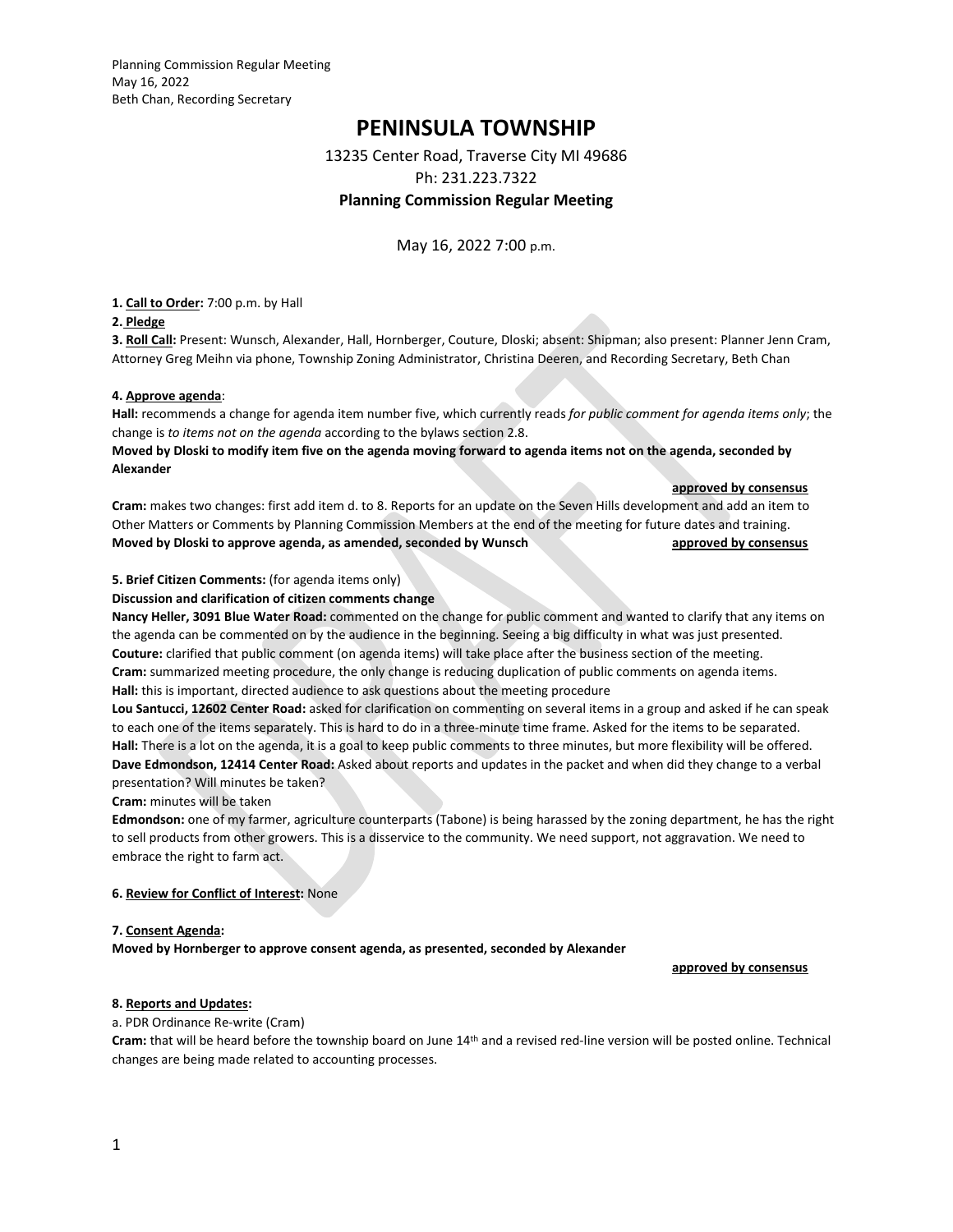#### Planning Commission Regular Meeting May 16, 2022 Beth Chan, Recording Secretary

## b. Bella Vue SUP #137 (Cram)

**Cram:** this application has been pending for over two years. The township board allowed the applicant to move through the PUD process instead of the standard land division. It does not meet the requirement of having a minimum of twenty acres, so it did require board approval to move through the planning commission process. Trees were removed from the property and the application was looked into. It was found that six units were requested on 4.5 acres which exceeds the zoning ordinance; the most they could request is four units. It is more realistic to have three units. A complete application needs to be submitted, and it needs to be determined if the applicant wants to move forward with the PUD process or a standard land division and withdraw the application.

### c. New B & B application at 550 Camino Maria Drive (Cram)

**Cram:** There is a new B and B application, review has begun; suggested an introduction and public hearing for June. In the future, would like to streamline the process and have the introduction and public hearing in the same meeting

### d. Seven Hills update (Cram)

**Cram**: there are two plans, an original and an updated plan. The applicant has reduced the footprint, and all of the uses are consistent with what was approved. The maximum capacity of thirty-two patrons remains in effect. The original approval did not allow for outdoor uses. Will take minor modification to the Township Board for approval on June 14, 2022.

### **9. Business:**

a. Zoning Ordinance Re-write-Proposed Modifications to November 16, 2021, Draft-Public Hearing **Cram:** gave a historical summary of the zoning ordinance rewrite for the last six years found in the May 11, 2022 memo found in the packet.

# **Board discussion on the flow of the public hearing**

**Cram:** summarized the proposed modifications to the zoning ordinance noted in the May 11, 2022 memo found in the packet. For the most part the language that is in the current rewrite will be removed from certain Sections as noted and will be replaced with the original language in the 1972 existing zoning ordinance. In addition, a few words have been deleted to clarify intent. Items one through six were covered in the last meeting. Then the floor will be opened for public comment.

- 1. Section 1.05-Conflicting Regulations (Page 1-2)
- 2. Section 2.02-Definitions (Pages 2-1--2-17)
- 3. Section 6.15-Hotels and Motels (Pages 6-9--6-10)
- 4. Section 6.24-Rental of Dwellings (Page 6-19)
- 5. Section 6.25- Roadside Stands (Page 6-19)
- 6. Winery-Chateaus 6.34 (Page 6-32)
- 7. Section 3.13-Great Lakes Shoreline Regulations (pages 3-11--3-19)
- 8. Section 8.04-Soil Erosion and Sedimentation Control and Protection of Steep Slopes

**Wunsch:** will the requirement for a roadside stand to have fifty percent of the product be grown on the farm? **Cram:** future policy direction includes the fifty percent requirement as is consistent with the Right to farm GAAMPS for Farm Markets.

**Hornberger:** wanted clarification that this is going back to the original language.

**Dloski:** will the new language be available in June for roadside stands?

**Cram:** policy direction from the Citizens' Agricultural Committee will be presented in June

**Dloski;** is the policy direction going to be consistent with the right to farm act?

**Cram:** yes

**Dloski:** Under the GAAMPS for farm markets, roadside stands are under the umbrella of farm markets **Cram:** a roadside stand is a type of farm market

**Moved by Dloski to close the regular meeting and open the public hearing on items 1-6, seconded by Wunsch** 

#### **approved by consensus**

**Curt Peterson, 1356 Buchan Drive:** provided a handout (attached) to planning commission members. Summarized handout on the difference between rental of dwelling (short-term rental) and Home Sharing.

**Lou Santucci:** commented on the short-term rental, glad to hear the different views will be vetted. One cannot state that they are banned in all of the zones. For owner-occupied short-term rentals, there has never been a problem; we are here to support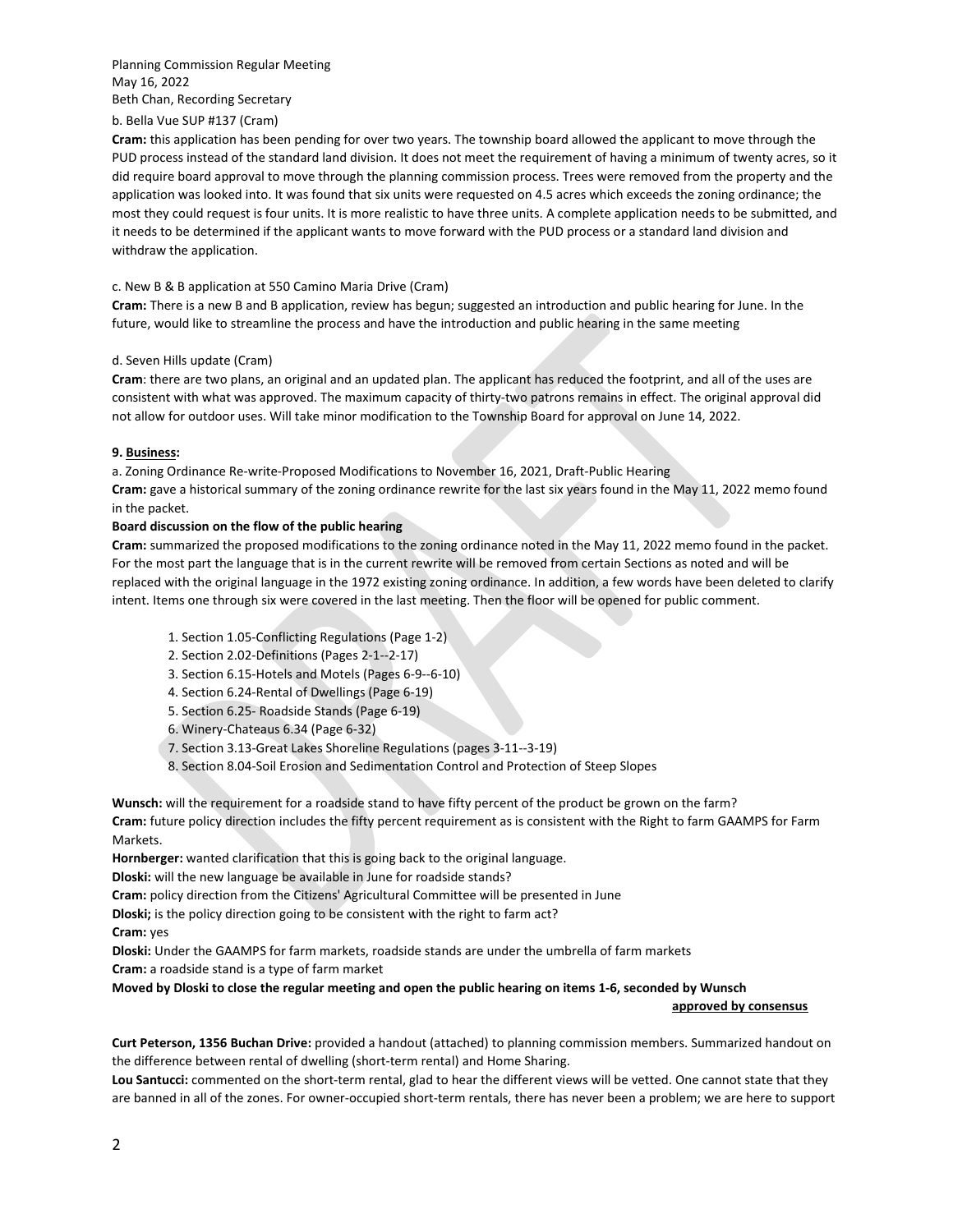Planning Commission Regular Meeting May 16, 2022 Beth Chan, Recording Secretary

them. Cherry farms are missing and this would give agricultural operators a leg up. Agriculture is changing, tourism is here to stay.

**Cram:** the Citizens' Agricultural Advisory Committee is not addressing short-term rentals. Home sharing is a bed and breakfast. **Marc Santucci, 11789 Center Road:** read comments included in an attachment to the minutes.

**Lou Santucci:** commented on the farm market, it is not just fifty percent of total sales; it includes fifty percent of the floor area or the business plan. An easy fix is that the township will follow the right to farm act and GAAMPS. The township is trying to enforce an ordinance that does not comply with GAAMPS. The language should be fixed. Cites a case in Leelanau County where a farmer had built a building and the judge told the township they could not enforce a setback because it conflicts with the GAAMPS. There is no size requirement in the GAAMPS, there is a setback requirement. Our township needs to take note of the GAAMPS and follow them.

**Dave Edmondson:** Concurs with Lou and Marc. The right to farm is important to the agricultural community and will make life easier for legitimate farmers. The wineries are preserving the land, we need to embrace the wine community. **Hall:** should we move forward with seven and eight?

**Dloski:** questioned one through six, proposed revisions; we are going to the original language?

**Cram:** roadside stands will be addressed in the future. The Citizens' Agricultural Advisory Committee is reviewing and will provide policy direction; the other items will be vetted through the planning commission. The list will come back one at a time for discussion and at that time will allow for public comment. Once completed, the township attorney and I will draft the verbiage. Every planning commission agenda will likely have an item for consideration.

**Hall:** if the planning commission concurs with staff recommendation on the zoning ordinance rewrite, we will have a motion to approve the rewrite to be sent to the township board. We should talk about seven and eight and then consider all items. **Wunsch:** explains the process at the township board level when recommendations are sent from the planning commission **Cram:** summarized item seven found in the May 11, 2022, Memo Re: Zoning Ordinance Re-write-Proposed Modifications the November 16, 2021 Draft, Great Lakes Shoreline Regulations. Notes that this is a priority moving forward due to the value of the graphics. Dock placement is a discussion for the future.

**Hall:** was staff going to accept the new language removing the language on shoreline vegetation?

**Cram:** heard from citizens about this topic, but a past planning commission member had said that a public hearing had not been held on this topic, they recommended removing and replacing.

#### **Discussion on procedure**

**Couture:** inclined to stay with the plan to go back to the original language

#### **Wunsch:** concurs

**Monnie Peters, 1425 Neahtawanta Road**: it is much better to go back to the old version and take a look at the new version. McKenna helped with the diagrams and the drawings with the shoreline definition. We did not broach where you put the dock and how many hoists can be on the dock. We recognized at that point those were problematic. This section wasn't clear that those pages should be taken out. At this point, the old regulations are enforceable and pick up all of the shoreline regulations. **Dloski:** is the intent for the planning commission to review the shoreline regulations in their meetings or would a subcommittee work for discussion?

**Cram:** a planning commission subcommittee will work on this

**Dloski:** a subcommittee is set up for zoning issues

**Cram:** Donna, Randy, and Larry make up the subcommittee

#### **Discussion of priorities**

**Cram:** summarized item eight found in the May 11, 2022, Memo Re: Zoning Ordinance Re-write-Proposed Modifications the November 16, 2021 Draft, Soil Erosion and Sedimentation Control and Protection of Steep Slopes.

Explained how the amendments were incorporated into the zoning ordinance.

**Hall:** asked for public comment on item eight

#### **Hall closed the public hearing and opens the regular meeting**

**Hall:** asked for a motion to approve the zoning ordinance rewrite with the amendments one through eight recommended by staff to approve this as amended to send to the township board for approval of the zoning ordinance rewrite

# **Moved by Couture to adopt the eight changes to the current recommended zoning ordinance revisions and the eight changes bringing back the current language and forward that to the township board, seconded by Alexander.**

#### **Discussion**

**Dloski:** questioned that the roadside stand language is not enforceable

**Hall:** the statute quo on roadside stands may be inconsistent with the right to farm act and the GAAMPS

**Meihn:** ordinances that may have questionable issues on how they are thought of can be enforced in a manner that is compliant with GAAMPS.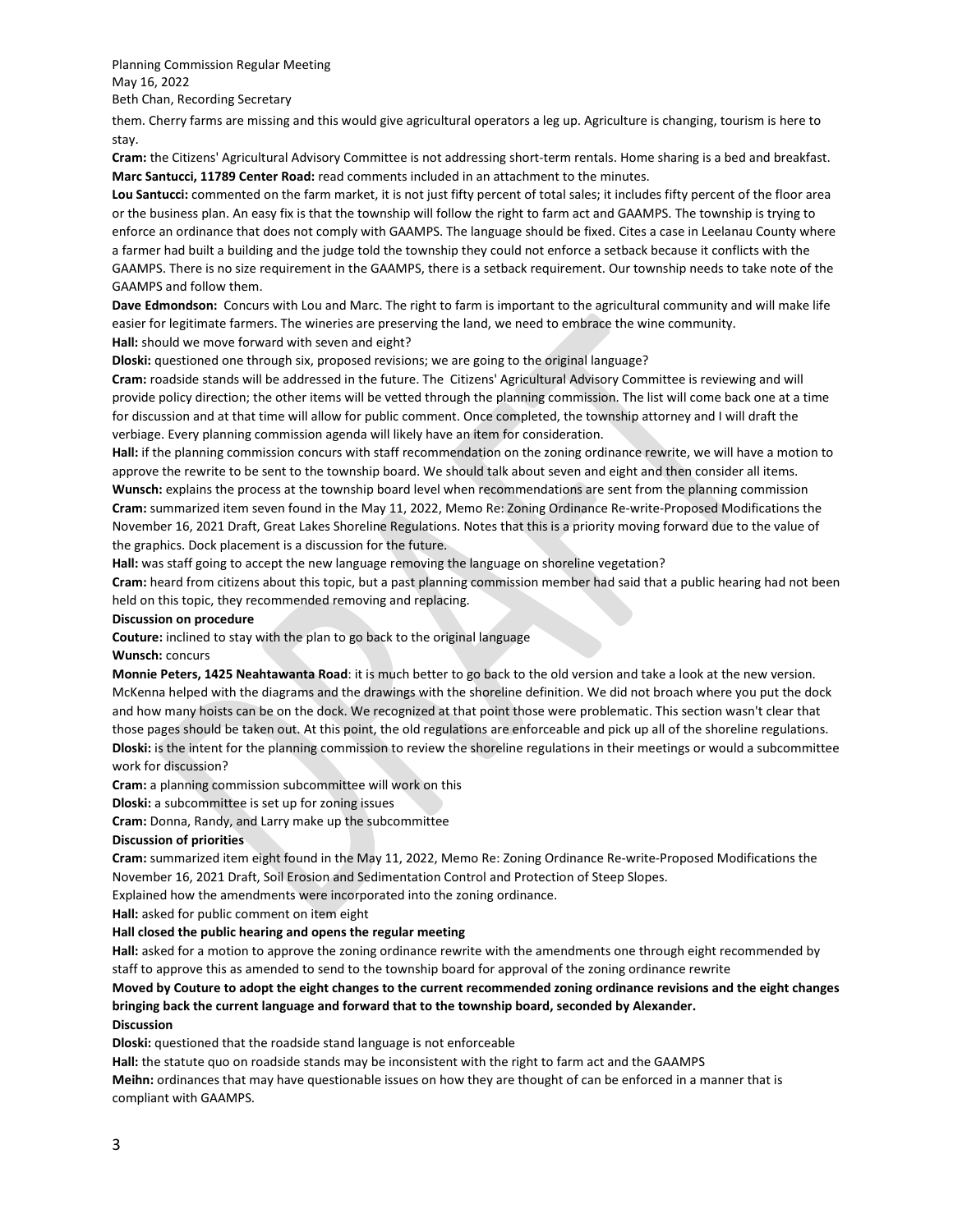Planning Commission Regular Meeting May 16, 2022 Beth Chan, Recording Secretary **Roll call: Roll call: Roll call: Roll call: approved unanimously** 

b. Policy Recommendations from the Citizen's Agricultural Advisory Committee on Winery-Chateau and Farm Processing regulations-Discussion and Recommendation to Township Board

**Cram:** the Citizens' Agricultural Advisory Committee was created by the township board in light of the winery lawsuit with the intent of understanding current ordinances and recommending possible modifications to mediations of points outlined in the lawsuit. The township board appointed ten citizens to the committee so far. The wineries have not participated in an official capacity, three seats remain open. The last official meeting of the Citizens' Agricultural Advisory Committee was on April 28, 2022. The committee was interested in continuing to discuss zoning issues. Three additional seats were requested and approved for agricultural operators to be heard. The intent is for parity across all agricultural operators. This committee will meet at 10:00 a.m. on the fourth Thursday of the month. Reviewed the memo to the planning commission included in the packet dated May 11, 2022, Re: Winery Chateau and Farm Processing Policy Recommendations from the Citizens' Agricultural Advisory Committee. Reviewed the policy direction from the memo.

**Alexander:** asked what happens to a winery chateau in existence?

**Cram:** any winery chateau with an SUP will be grandfathered in under what was approved. Moving forward if a modification is requested, they will have to come through an amendment process. In the coming months, all SUPs in the township will be examined by the planner and the zoning administrator.

**Hall:** are these policy recommendations final at this point? Will the planning commission approve these tonight? **Cram:** the planning commission is approving the policy direction, not the exact language. Staff and the Township attorney will draft the language.

**Hall:** comment can be heard tonight and also when the language is drafted.

**Dloski:** how does this relate to the lawsuit?

**Cram:** The Citizens' Agricultural Advisory Committee was formed as a result of the lawsuit. When they started to talk about the zoning ordinance, we realized it would be beneficial to look at future recommendations to address the zoning ordinance that would provide clarity, these are not specific to the lawsuit.

**Dloski:** what good is this? This could be negated by a judge.

**Cram:** we needed to look at the current zoning ordinance and the Citizens' Agricultural Advisory Committee decided during this process- did they agree or did they want to look at something else. What a judge would rule on is specific to the lawsuit, not necessarily our entire zoning ordinance.

**Dloski:** not prepared to vote on this tonight

**Cram:** there is a moratorium that ends on July first, the Township Board would like to update the zoning ordinance before that date.

#### **Discussion on the Policy Recommendations from the Citizens' Advisory Committee dates moving forward**

**Cram:** recaps recommendations included in the packet dated May 11, 2022, Re: Winery Chateau and Farm Processing Policy Recommendations from the Citizens' Agricultural Advisory Committee

#### **Hall closes the regular meeting and opens the public hearing**

**Marc Santucci:** states he does not believe there is a member on the agricultural committee that is growing grapes. The three Protect The Peninsula members have publicly spoken against wineries. There are three citizens. These members have been picked by the township board. For the SUPs, all bets are off.

**Cram:** All SUPs are grandfathered with original approvals.

**Marc Santucci:** Disagrees with the change in the rules where the grapes and cherries come from, under these rules, you are limited to a twenty percent limit. Disagrees with the additional land requirement. For the rules on food, what reason for the prepared versus made from scratch food? Can't use the vegetables grown on-site because it has to be prepared and can be heated but not cooked. This is NIMBY. The wineries will go to the state to get the rules changed. There are two proposed wineries that want to come in and the township is blocking them from coming in on the existing rules. Disagrees with the committee makeup and was not allowed to participate, because he was not in Traverse City at the time. The members of the wineries were not allowed to participate.

**Lou Santucci:** Challenges the planning commission in passing the policy recommendations. Feels they will trap a future winery. An existing wintery with a change to their SUP will be subject to the new rules. He did not have input and two days is not enough to consider these recommendations. Feels the process was not transparent. Challenges the committee and the results of the committee. Recommends that this is tabled.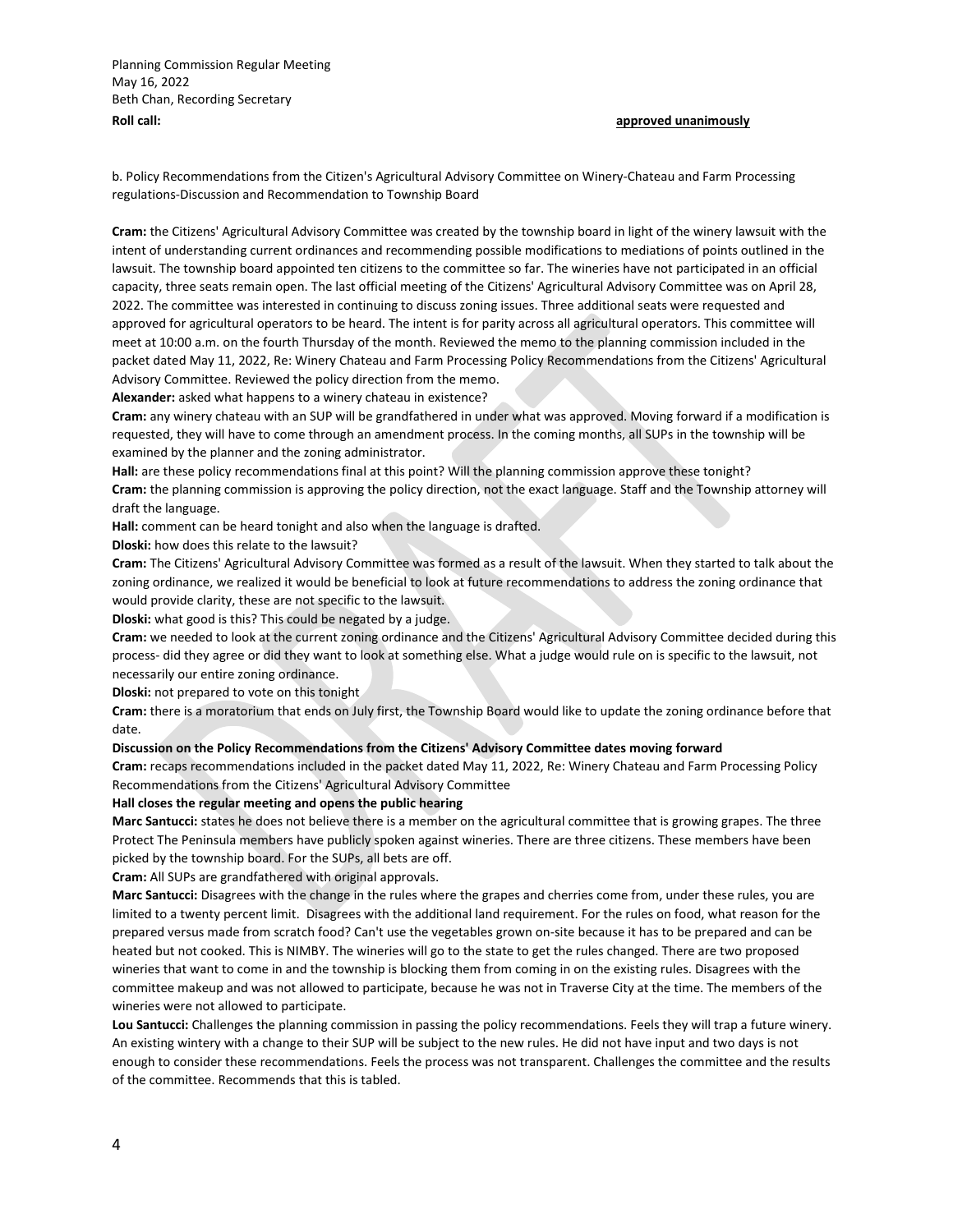Planning Commission Regular Meeting May 16, 2022 Beth Chan, Recording Secretary

**Chris Baldyga, 9707 Montague Road**: echoes the comments on the makeup of the committee. Feels like it was not a balanced group. The first recommendation made was to sunset the winery chateau ordinance and the remote tasting room ordinance. Questions the invalidation of the work put into these ordinances in the past. Commented on the farm processing language: it doubles it to from forty to eighty acres with sixty-five percent of acreage covered in crops. The size of the parcel doubles and is five times the amount of acreage required. There are no incentives mentioned, instead more restrictions for small farms. The language holds back Old Mission agriculture.

**Dave Edmondson:** concurs with his counterparts. He participated in this committee. There were three agriculture operators and they were outvoted. Most of these items the agriculture participants did not want. Need more participation from agriculture. Need all sides and feels it does not represent this. The township needs to work for the agricultural community. **Todd Oosterhouse, 7700 Peninsula Drive:** appreciates the re-write as it was time, it was non-ag-centered people. Why rush something so important to the community. Gives examples that he feels do not represent parity. Feels it is limiting the growth of a winery, once the land is maxed at eighty percent, that is as high as it can go.

**Cram:** what is proposed is more flexible

**Todd Oosterhouse:** it says from your own land. Make the committee top-heavy on the agriculture side.

**Nancy Heller, 3091 Blue Water Road:** asks that when going through the policy recommendations, how realistic was placement? Asks about do-ability because of the unique shape of these properties. Mentions that comments tonight about staff were not fair. Feels haste makes waste.

**Curt Peterson:** there are unintended consequences with not serving meals. Right now, groups go through the wineries sampling the wine. By not allowing meals, unwanted activity remains. Cited an example of restaurants in New Zealand wine county. **Lew Siebold, 3195 Cherry Hill Road:** not all farmers agree with one another and farms are very different. It is not only grapes and cherries. Need something general enough for each farm's intention. He is a member of the committee; there has been good discussion. There are different interests, good general input brings clear ideas to move forward. Cooperation is needed. Unsure of the future, but appeals to all to look at this objectively to make the peninsula the best place to live.

**Dennis Arouca, 850 Neahtawanta Road:** commented about economic development and serves on the board of directors of GTEDC, Grand Traverse Economic Development Corporation. On a personal level, Old Mission is rural and agricultural, a key tenant is to enhance the assets we already have. In this case, it is the rural and agricultural character. Another is balance. Do not destroy the assets for growth. The Citizens' Agricultural Advisory Committee seems to be moving in the right direction, a reset of appropriate balance among the competing interests that preserves what makes our peninsula great and allows for enhanced economic development in the agricultural community.

**Rudy Rudolf, 4784 Forest Avenue:** serves on the agricultural committee. Clarified that the grape growers chose not to serve on the committee, however, they were in the audience and had the opportunity to comment. Early in the process, heard from agricultural operators (not from wineries) who felt they did not have the same footing on the peninsula and felt the zoning ordinance favored wineries. As a result, one of the first actions was the winery chateau ordinance was sunsetted to put energy back into making a good farm processing ordinance that benefitted all operators. Winery operations are more intense than regular agriculture. That is why a scaled approach was recommended for farm processing. Regular agriculture is not dead, there are many acres planted with new trees: 300 acres of orchards in the last few years. Concerned about the request by the wineries to bring in outside juice to process from outside the area. Agriculturally zoned land is for agricultural purposes. Unlimited amounts of juice being brought in should be on industrial zoned land. The same for commercial establishments. Finally, mentioned provisions due to a problem due to climate, additional materials can be brought in and are on the books. **John Wunsch, 17881 Center Road**: is on the committee. The planner did not feed the committee information. The attacks on the planner's process are unfounded. There is a myth that orchards are not viable, 300 acres were planted in the last five years. Commented on imbalance, when restaurants raise the price of land value. A balance should be made. Scaling allows smaller agricultural operations to get going. Thinks that make it easier for all farmers. The lawsuit allowed for reexamination. If the balance is tipping to large operations that are not farming, then it is time for a reset. Wineries are not bad, but there were over a thousand complaints against wineries in the last year. Commented that bringing in juice does not support agriculture. Move forward with the policy recommendations.

**Cram:** the Citizens' Agricultural Advisory Committee was created for balance. When they first started meeting, the recommendation came out to sunset the winery chateau ordinance. Took the group through an exercise to compare the winery chateau to farm processing for pros and cons. For fifty acres in ownership and seventy-five percent must be planted, there are acres preserved in agriculture. The other growers wanted what they perceived the wineries had. Looked at what should a true farm processing operation as a use by right look like. Requested three more agricultural operators to bring back policy that promotes agriculture. For a farm market, it allows for limited processing. This is a part of the puzzle that has been elevated as a result of the lawsuit. This committee is not a decision-making body. The meetings were open and comments were accepted in writing. It was an open process.